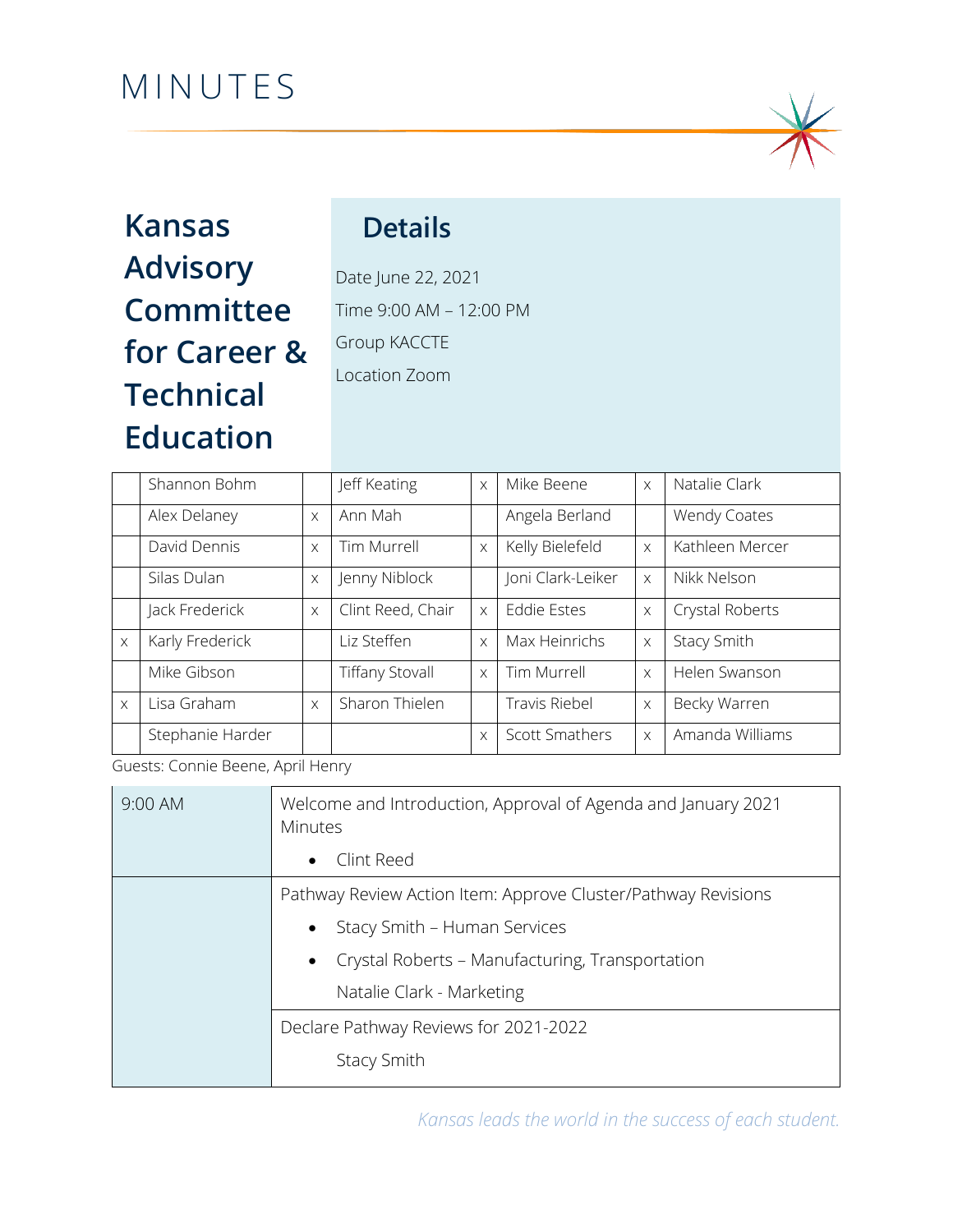| KACCTE member updates                                                        |
|------------------------------------------------------------------------------|
| Work-Based Learning Update, Discussion of Business/Industry<br>Relationships |
| Natalie Clark                                                                |
| Adjournment                                                                  |

#### **Welcome, Introduction, Approval of Agenda and April 2021 Minutes**

Called to order at 9:00 AM

Request to rearrange agenda to allow for enough voting members to arrive for a quorum.

• Move KACCTE Member Updates to follow Welcome, Introduction

Approval of agenda as amended: Approved by unanimous vote.

Approval of April 2021 Minutes: Approved by unanimous vote.

Members briefly introduced themselves.

KSDE has a new Education Program Consultant:

• Helen Swanson – Family and Consumer Sciences

### **KACCTE Member Updates**

Clint Reed – Law/Public Safety: There is currently a very high turnover rate across the board in law & public safety. A significant amount of people are leaving through retirement or other job avenues. The fire department has begun to look at recruiting in high schools throughout the state. On the positive side, there have been technological advances, such as an all-electric fire apparatus, that will help the industry to move forward.

Karly Frederick – Marketing: Ad agencies are growing rapidly. They need more technical training in digital marketing.

Lisa Graham – Hospitality & Tourism: Student competitions were not able to take place at a national level. States got additional funding through Ecolab that will help teachers who want to get involved. It will be exciting to work directly with students and teachers again.

Sharon Thielen – Agriculture: There is a shortage of workings – and more shortage on talent. Right now, some areas of Ag. are just looking for people that are willing to learn and have the right personality and common sense. Many people are leaving education to go into the industry, but this means losing good teachers, so it is a double-edged sword.

Jenny Niblock – Health Sciences: The health industry is struggling with COVID issues. Workforce issues have been compounded. Students are coming back in after not having any from public schools last year. It is important to expose students to every facet of healthcare.

Ann Mah – State Board of Education: The State Board of Education is working on using incoming ESSER funds to help schools and students recover learning lost due to COVID. Teachers are burned out. The Board is contracting with various organizations to do summer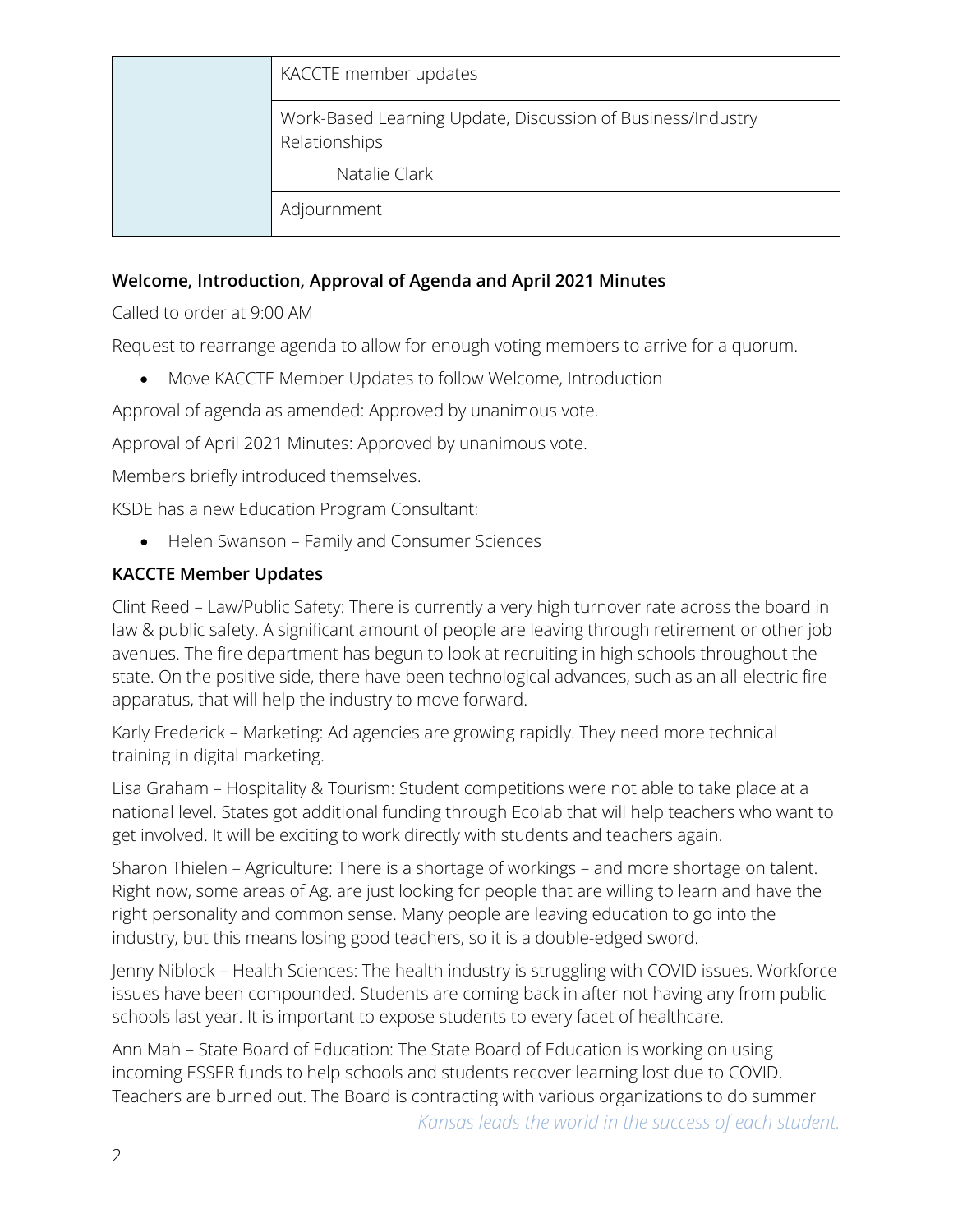programs. Around 80% of Kansas schools were in-person full time, but that is not 80% of students. Most students were out of school for at least part of the year. There is a lot of socialemotional work to do.

### **Pathway Review Action Item: Approve Cluster/Pathway Revisions**

The following pathways/clusters were reviewed during the 2020-2021 school year:

- Marketing
- Transportation, Distribution & Logistics
- Human Services

Information specific to suggested changes was presented at the April 2021 KACCTE. Meeting. A request for comments and discussion was made.

Motion to Close discussion made by Karly Frederick, and seconded by Jenny Niblock. Discussion closed by unanimous vote.

A motion was made by Liz Steffen to approve all pathway revisions as presented. The motion was seconded by Ann Mah. All pathway revisions were approved by unanimous vote.

## **Declare Pathway Reviews for 2021-2022**

KSDE consultants will reach out to their cluster contacts from KACCTE for assistance with pathway reviews, as the pathways, credentials and assessments are reviewed.

- Business Management & Administration
- Government & Public Administration
- Hospitality & Tourism
- Information Technology
- Law & Public Safety

If you represent one of these clusters, the KSDE consultant will reach out to you to begin talking about committee selection, scheduling, labor market information, and the nuts and bolts of cluster reviews.

There will be opportunities for members of KACCTE to get involved in committees around the Individual Plan of Study (IPS) and credentialing.

### Work-Based Learning Update, Discussion of Business/Industry Relationships

Natalie presented at USA Kansas conference int eh first week of June. Her presentation was entitled ""Connecting Work-Based Learning Experiences With the Individual Plan of Study." She shared the Kansas Chamber Challenge to Compete and Kansas Framework for Growth.

Advantage Kansas Coordinating Council – Three committees: JumpStart Kansas, Talent-Ready Kansas, Opportunity Council. Feedback from a principal: We know that the work needs to be done. Often, there is one counselor being tasked with a lot. What support can KSDE provide to them?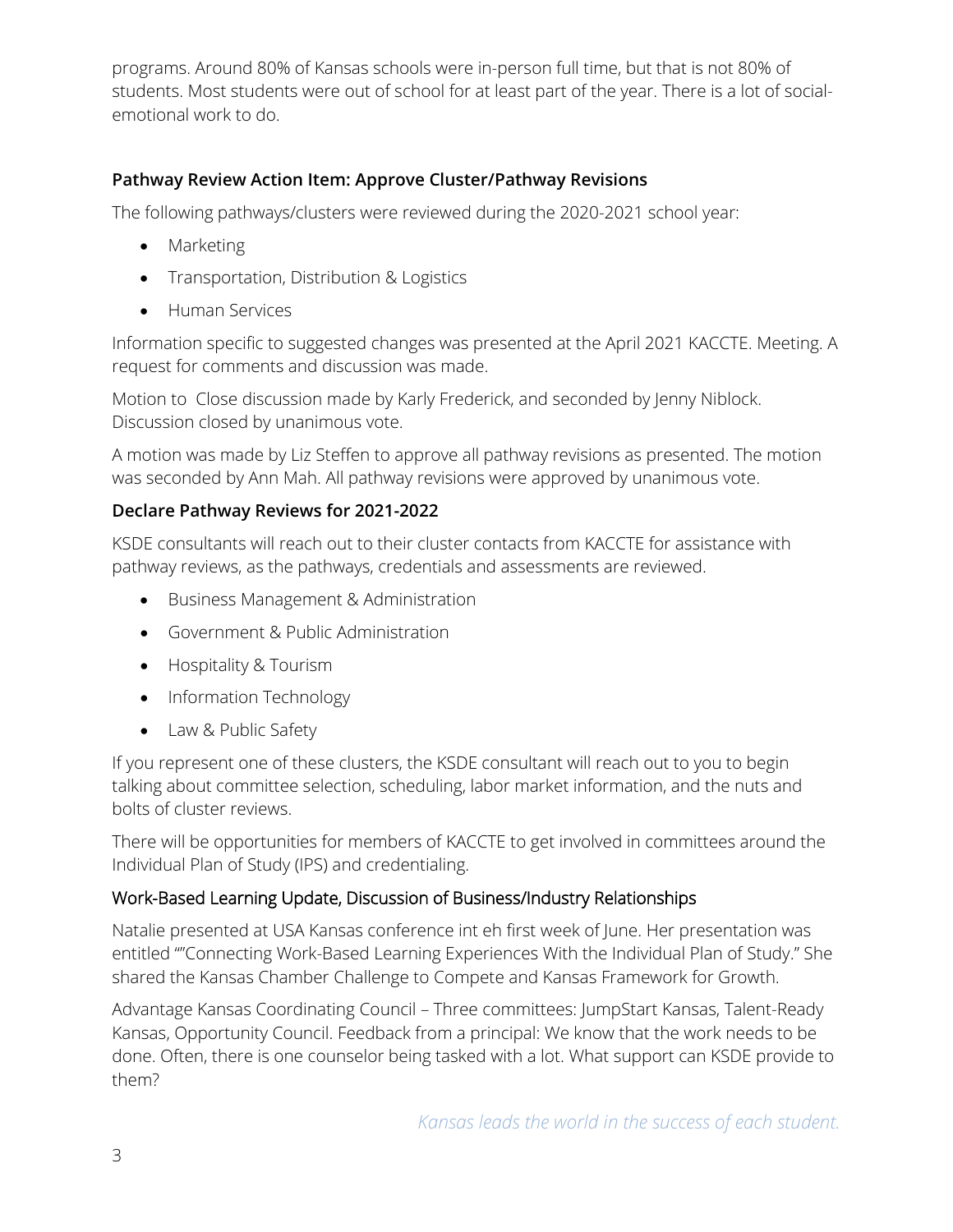Natalie shared that KSDE is working with the National Governor's Association (NGA), and looking at a Work-Based Learning plan. Committee members include representatives from KSDE, the Department of Commerce, KBOR, Jumpstart Kansas and the Kansas Governor's office.

Kansas is embarking on a case study with the Coalition for Career Development Center, who will facilitate the study. The committee will be led by Dr. Scott Solberg. The study will help to tell the story of what Kansas has done in regard to the Individual Plan of Study, Work-Based Learning and Social-emotional learning. Results will be part of a national career readiness report. Other states participating are Wisconsin, Delaware and Colorado.

KSDE is continuing the work with HirePaths. The target market is families, with a secondary target being educators and students. Their goal is to educate families, students and educators about different paths into occupations, and to spread awareness of high-demand, high-wage, critical-need occupations.

Advantage Kansas Coordinating Council: *[https://www.kansasregents.org/about/governors](https://www.kansasregents.org/about/governors-education-council/793-advantage-kansas-coordinating-council)[education-council/793-advantage-kansas-coordinating-council](https://www.kansasregents.org/about/governors-education-council/793-advantage-kansas-coordinating-council)*

AKCC Concept Paper:

*[https://www.kansasregents.org/resources/PDF/AKCC/AKC\\_Concept\\_Paper\\_14r\\_Mini\\_2\\_2.pdf](https://www.kansasregents.org/resources/PDF/AKCC/AKC_Concept_Paper_14r_Mini_2_2.pdf)*

KS Framework for Growth: *[https://www.kansasregents.org/resources/PDF/AKCC/Framework\\_Report](https://www.kansasregents.org/resources/PDF/AKCC/Framework_Report-pageview-1.pdf)[pageview-1.pdf](https://www.kansasregents.org/resources/PDF/AKCC/Framework_Report-pageview-1.pdf)*

HirePaths Twitter: *<https://twitter.com/HirePaths>*

HirePaths Facebook: *<https://www.facebook.com/HirePaths>*

HirePaths LinkedIn: *<https://www.linkedin.com/company/hirepaths/>*

KS Case Study: *<https://www.ccd-center.org/scientific-committee-update>*

June 8th State Board of Education Meeting: *<https://youtu.be/KDr03idPJF0>* (Presentation 5:27)

#### **Additional Discussion**

The Advantage Kansas Coordinating Council is looking at ways to increase the number of college credit hours that students earn in high school, as well as how to increase upskills to have a better trained workforce.

Exploration opportunities are very important for upper elementary/early middle school students.

Skills USA holds competitions in Hutchinson, KS. Experts in the Fire Science area are needed to enhance the program in that area. There are competitions in a broad range of pathways.

Subcommittee Work: What do members of KACCTE feel strongly about? What can we taken on and participate in?

- Credentialing/certifications
	- o How credentials align with pathways
	- o What is meaningful to postsecondary education and to industry?